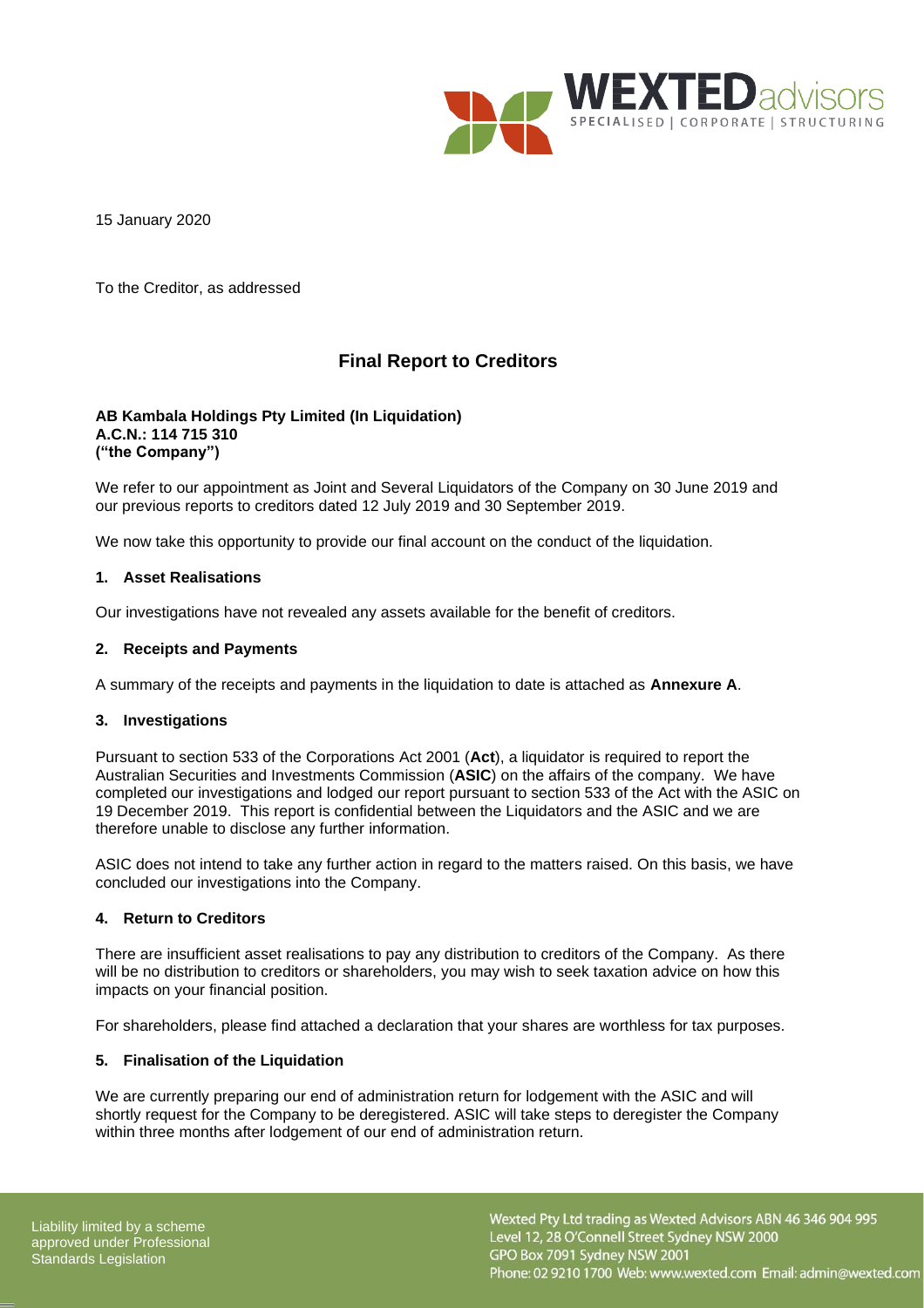## **6. Further Queries**

Should you have any questions, please contact Patrick Skippen on (02) 9210 1711 or pskippen@wexted.com.

Yours faithfully, **AB Kambala Holdings Pty Limited (In Liquidation)**

Chris MacDonnell<br> **Joint and Several Liquidator**<br> **Joint and Several Liquidator**<br> **Andrew McCabe** 

**Joint and Several Liquidator Joint and Several Liquidator**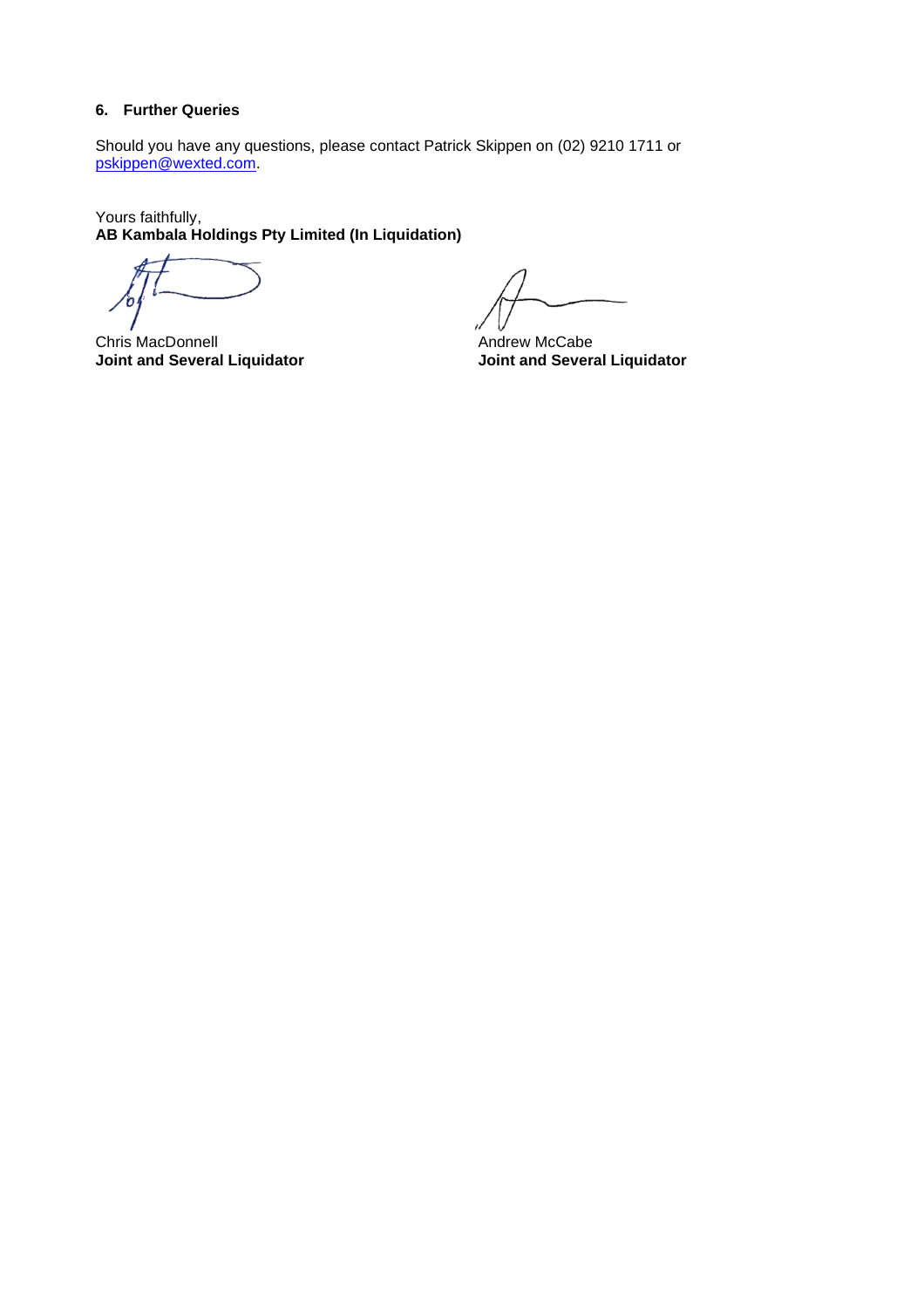# **Summarised Receipts & Payments**

## **AB Kambala Holdings Pty Limited (In Liquidation) Transactions From 30 June 2019 To 15 January 2020**

|                        | <b>Account</b>                                                                               | <b>Gross Amount</b>           |
|------------------------|----------------------------------------------------------------------------------------------|-------------------------------|
|                        | Contribution to Costs                                                                        | 15,000.00                     |
|                        | <b>Total Receipts (inc GST)</b>                                                              | \$15,000.00                   |
|                        | Liquidators Remuneration<br><b>Liquidators Disbursements</b><br><b>ASIC Unclaimed Monies</b> | 14,000.00<br>416.18<br>583.82 |
|                        | <b>Total Payments (inc GST)</b>                                                              | \$15,000.00                   |
| <b>Balance in Hand</b> |                                                                                              | \$0.00                        |